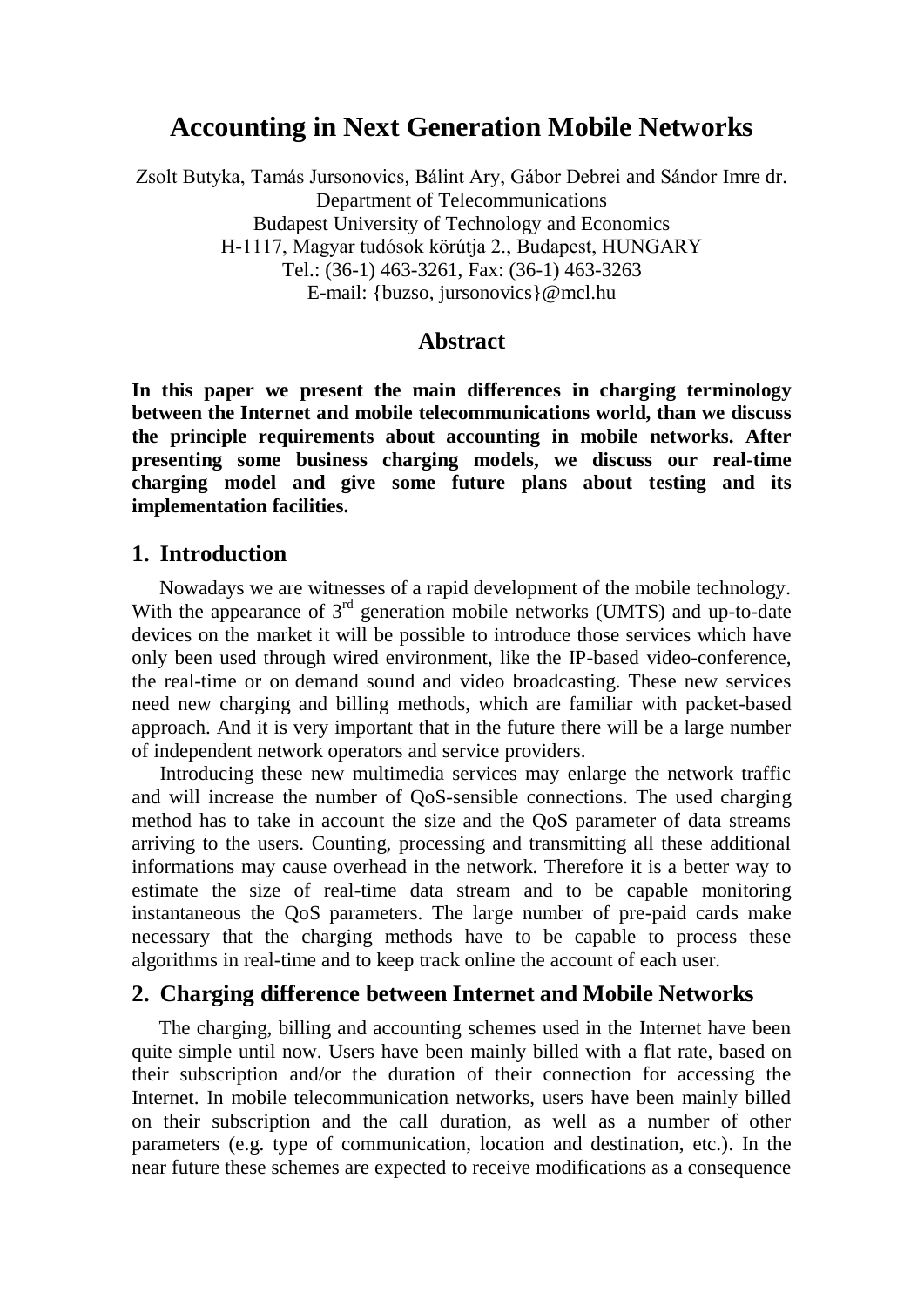of recent technological advances combined with the emerging dominance of the Internet Protocol. [3]

Although IP is the glue that will tie together the Internet and mobile networks, the business model and the related charging frameworks considered by the two communities are diverse in view of the placement and management of the charging functionality. Thus, the Internet community considers a business model that requires direct agreement between the user and independent provider, while the telecommunications world insists on the operator-centric model. These communities have been working separately for many years and therefore there are many differences even in the respective terminology. [3]

The Internet research community has focused more on the protocols used for accounting data exchange, while the mobile world paid more attention to the specification of the network entities that should generate, process and collect charging information. Since both worlds are converging and new dynamic links are now possible with the application/service providers, it is crucial that a minimum compatibility is achieved between these systems. Thus, effort should be made in order to align the accounting protocols and even new advanced functionalities such as content and location-based charging. [3]

### **3. Billing requirements in Mobile Networks**

To bypass a complicated charging architecture, a multi-level charging architectural approach structured in several levels is proposed in 3GPP. The management and processing of the relevant information should be made separately for each level. Furthermore, different charging models should be applicable on each charging level. [3]

In such a charging architecture, subscribers require the provision of "one-stop billing". Users would like to receive a single itemized bill for using voice and data services offered by network operators and independent application or service providers. This requirement implies that the network operator would be responsible for collecting charging data from all players and billing the users. Another requirement is that the charging information should be in a form easily understood by the average user. Also the users should be constantly aware of the charges to be levied for each chargeable event. [2],[3],[5]

On the other side, the mobile operators require a flexible charging architecture, that accommodates various pricing models (e.g. time-based, volume-based, QoS-based, etc.) in order to fulfill not only the traditional business models but also innovative ones. In addition, the selection of a specific pricing model could be possibly based on the user and the service profile parameters. Another important requirement, imposed by the mobile operator is the support of both pre-paid and post-paid charging mechanisms. [4]

From the independent application or service providers' perspective, the evolving requirement is that each authorized player should be able to dynamically apply the desired pricing policy for its services' usage. The independent providers should be able to add or modify tariffs for the service and content portion. This dynamic modification should be made in a standardized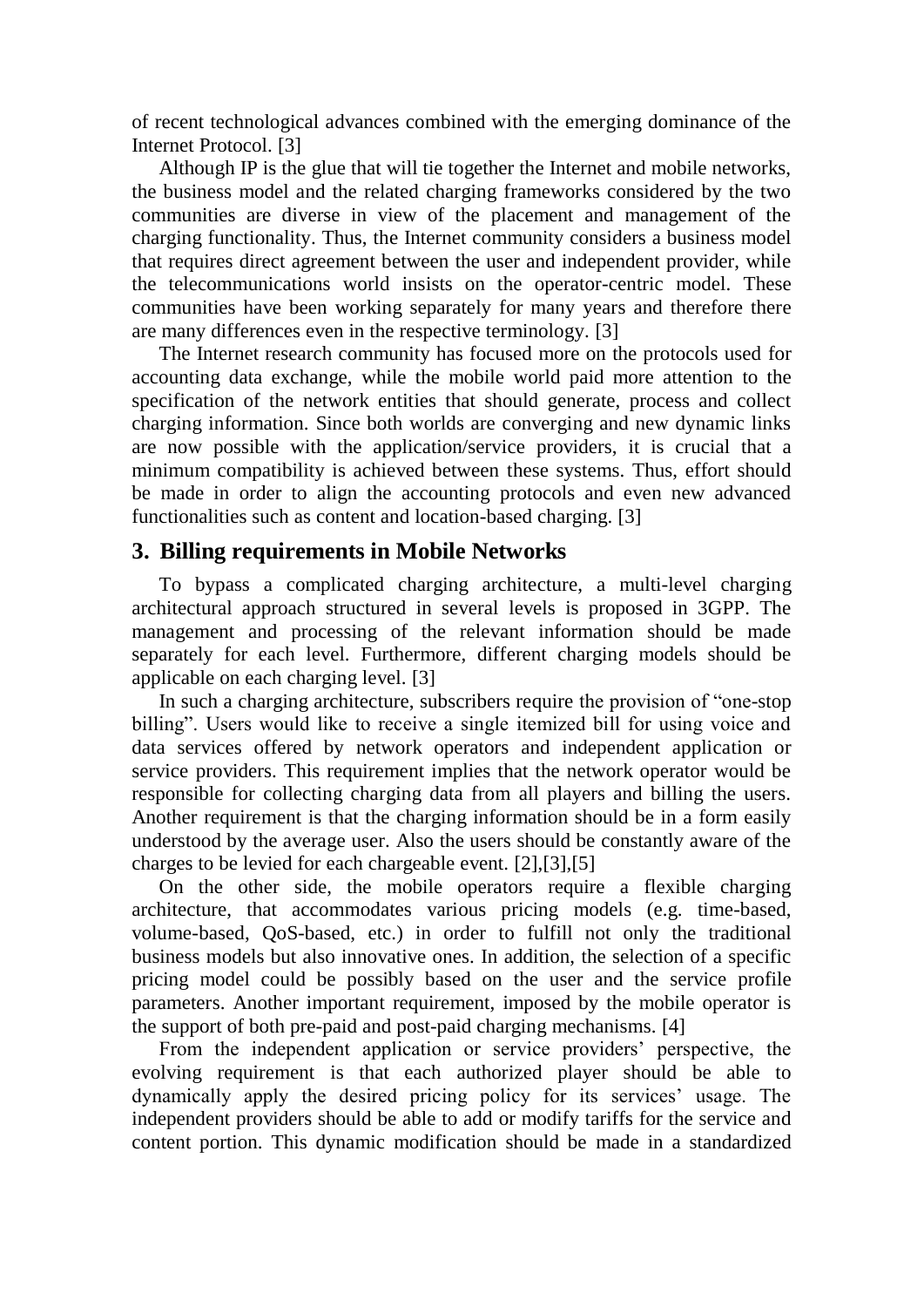way in order to update whichever entity will handle the charging, accounting and billing functionality. [3]

## **4. 3G Business Models**

### **4.1 Network Operator Centric Business Model**

In the network operator centric business model (Figure 4.1) the customer has a direct relationship with the network operator. The network operator sets the prices of the services and handles the payments.



**Figure 4.1: Network Operator Centric Business Model**

The content is normally acquired wholesale from content providers or home-made by the network operator itself. The network operator therefore manages its own content aggregator role. Services are in many cases offered as bundled packages as part of subscriptions. Besides "traditional" event charges, new charging techniques may develop that handle the same basic process but in real time. Network operators will use this model to increase ARPU and retain their customers. External parties involved may be content providers and financial institutions. [1]

## **4.2 Content Aggregator Centric Business Model**

The content aggregator ("m-portal") model is not limited to providing physical access to services through a mobile portal, but rather includes a range of value added services. Added value that might be offered on top of access and transport services could include authentication, security, simplicity, and payment aggregation. [1]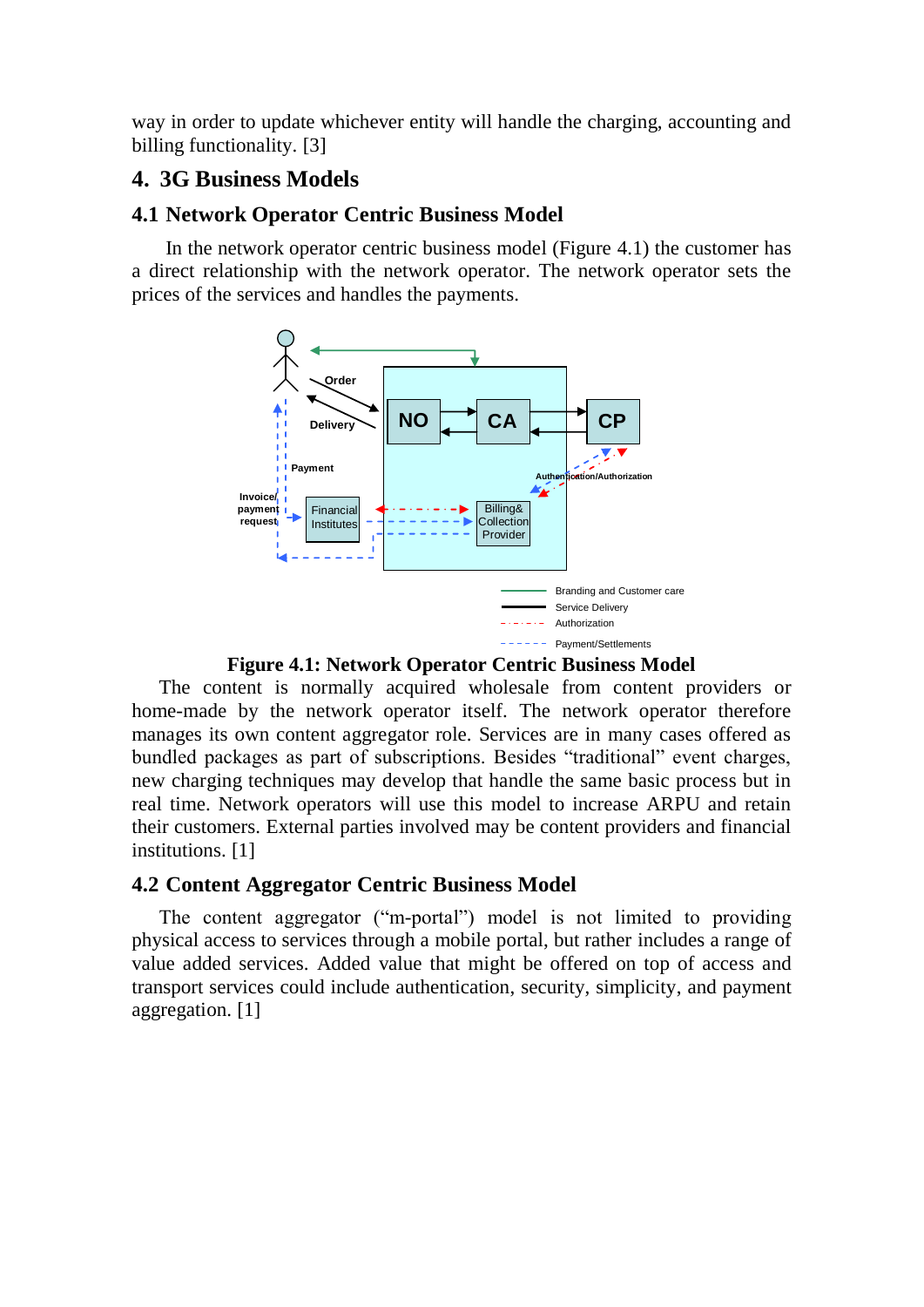

**Figure 4.2: Content Aggregator Centric Business Model**

In the content aggregator centric business model (Figure 4.2) the customer has an agreement with the content aggregator, but may still also have a relationship with the network operator. The content aggregator determines the price of its content, while the customer may pay access charges to the network operator separately – this can be arranged in different ways depending on agreements made between the parties. It is also indicated the possibility that the content aggregator settles access and transport charges with the network operator.

#### **4.3 Content Provider Centric Business Model**

At first glance, the content provider centric business model is similar to the content aggregator centric model. The main difference is that the content provider has a considerable content portfolio and wants to align itself with a network operator and also take up the content aggregator role. In the previous case the content aggregator will most probably sign up agreements with a number of content providers. The customer may have relationship with many content providers in this model. The network operator will only gain access and airtime charges.



**Figure 4.3: Content Provider Centric Business Model**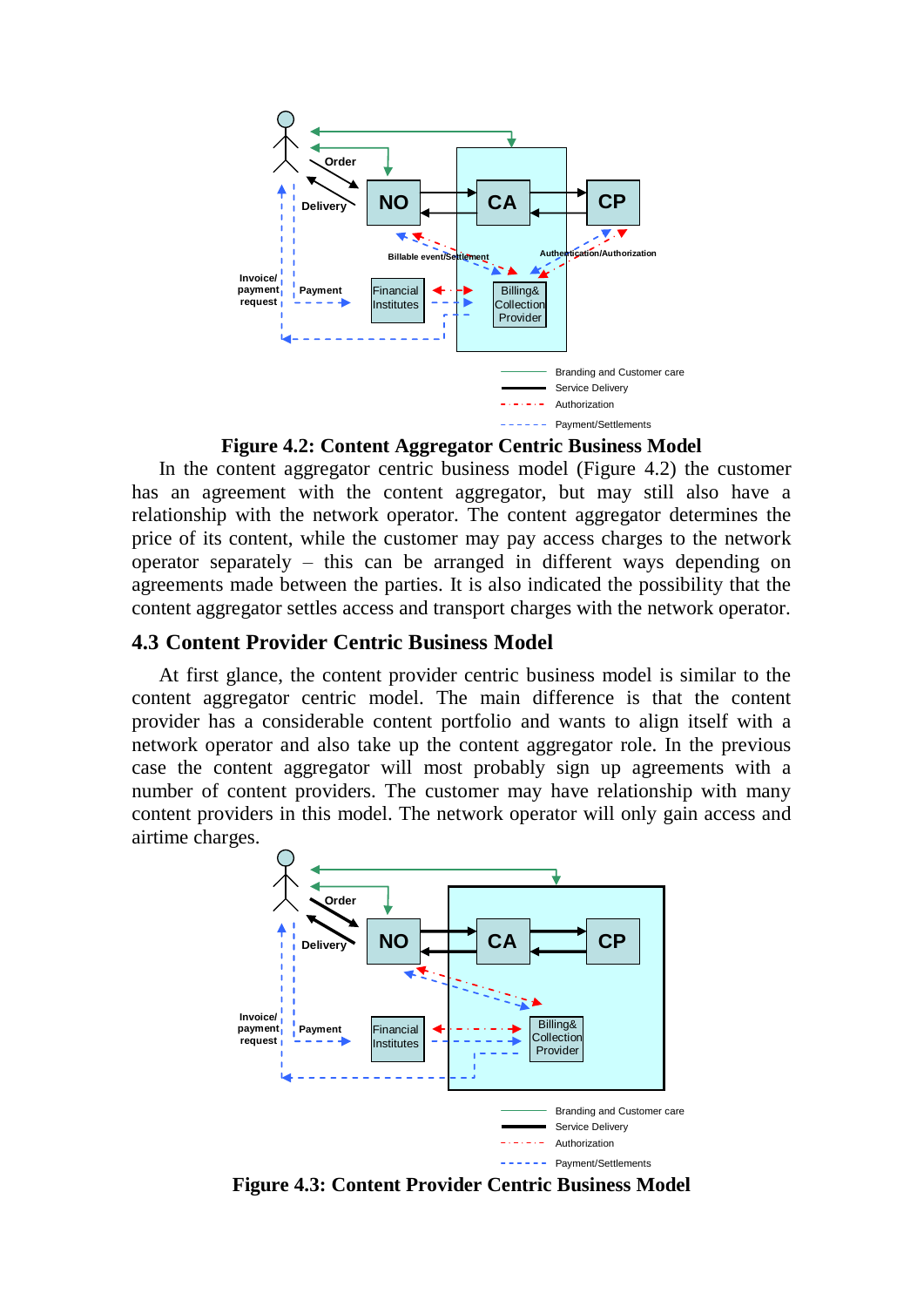Content providers may settle access and transport charges with the network operator to offer a complete price for delivering a service. The main disadvantage of this model is that content providers have to arrange billing and payment on their own. Also, the customer has to deal with each content provider individually – for example by paying with a credit card. In this model, the likelihood of one-time buyer-seller transactions is higher compared with the other models. The diversity of service offerings is likely to be very high, while the number of transactions per buyer-seller combination is probably rather low. [1]

#### **5. The QoS-based, real-time charging model**

Before researching and modeling the QoS-based real-time charging mechanisms, we had to choose a real-time service offered by a vendor. Our choice was the RTP-based video broadcasting because the RTP describes very well the most attributes of real time services. It is also ubiquitously used and its implementation into a simulation environment is not difficult. The main reason for choosing RTP is that it has built-in QoS measurement mechanism.

A RTP service can be discussed in three parts: Content server, Content proxy, and Client (Figure 5.1).





#### **Figure 5.1: typical RTP service**

The Client function is very simple, it uses the RTP data, and it measures the QoS parameters of the transport. The Content server(s) can be anywhere in the network, its function is only the data delivery. The Proxy is the only one access point for the clients to the outer network, and to the Content servers, it enabled/disabled the requests of the clients.

For the QoS based charging, we must measure the QoS of the data transfer. In this point, we recline upon to the QoS measurement of RTP in the application layer.

For the charging, our model contains a charging system (Figure 5.2):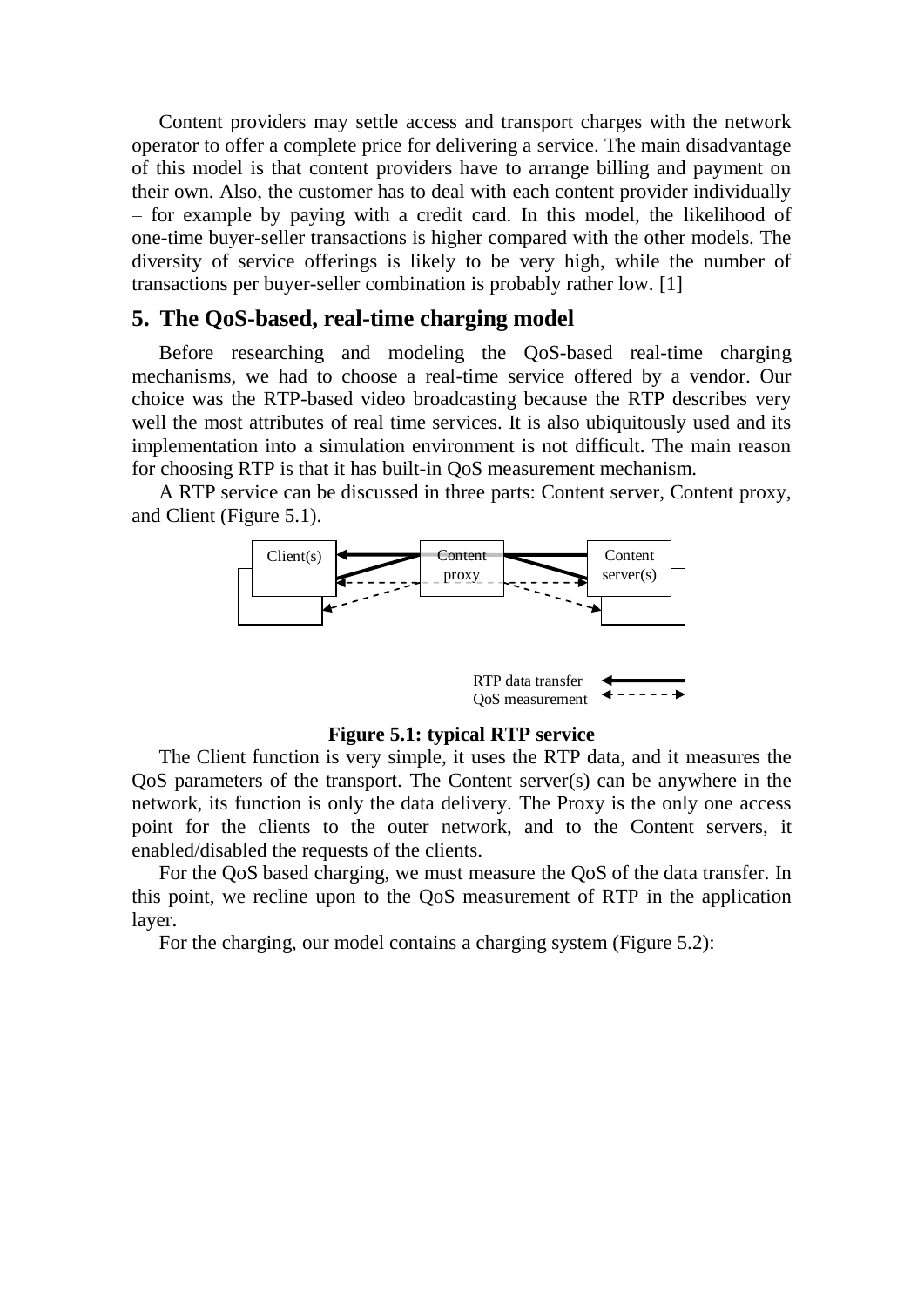

**Figure 5.2: RTP model with charging function**

The charging module is built in the Content proxy. Its function is the user access management, QoS measurement and charging record generation. The account register contain the user's accounts, and the billing center manage the system works.

# **6. Conclusion**

This article starts from the main requirements of charging mechanisms in mobile environment. Because of this brief overview, we could give just a short description of charging models. During our research, we have focused on creating this real-time QoS-based charging model. This charging model first should be taken under several tests, and if the testing results will be corresponding to the real environments, we should start working on its implementation.

## **7. Future plans**

In the future, we would like to implement our model in the OmNet++ simulation environment, than examine our charging model over wireless transport layer. After these we would like to improve our model to next phase, when the QoS measurements will be examined in the IP network layer.

# **8. References**

[1] Report 21 from the UMTS Forum: *Charging, Billing and Payment Views on 3G Business Models*, UMTS Forum, 2002.

[2] B. Ary, S. Imre dr.: *UMTS rendszerek valós-idejű számlázásának problémái*, Magyar Távközlés, 2004/2.

[3] M. Koutsopoulou, A. Kaloxylos, A. Alonistioti and L. Merakos: *Charging, Accounting and Billing Management Schemes in Mobile Telecommunication Networks and the Internet*, IEEE Communications Surveys, First Quarter 2004, Volume 6, No. 1.

[4] M. Koutsopoulou, Ch. Farmakis and E. Gazis: *Subscription Management and Charging for Value Added Services in UMTS*

[5] John Cushnie: *Charging and Billing for Future Mobile Internet Services*, First Year PhD Research Report, September 2000.